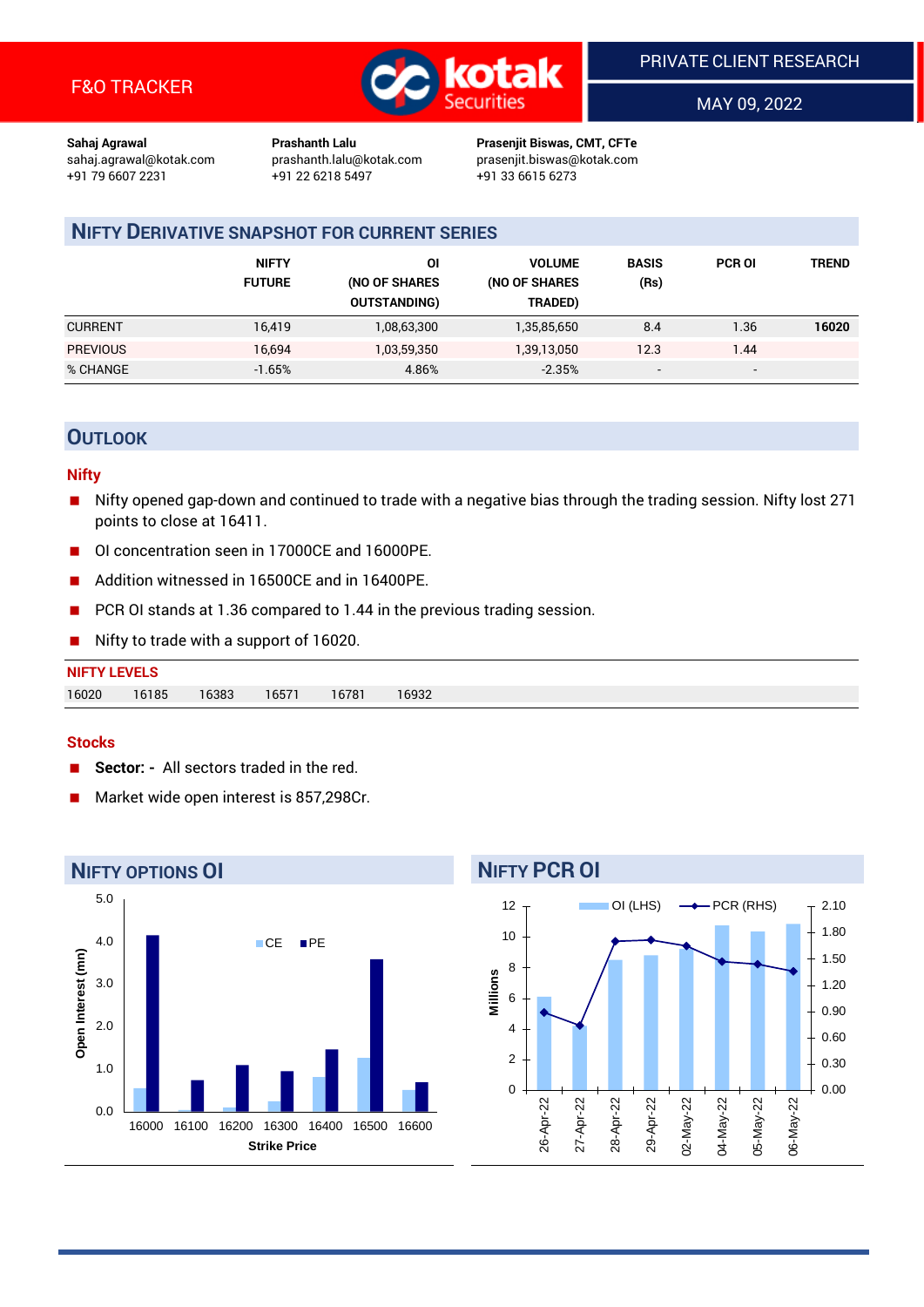# **FUTURE STATISTICS**

## **OI INCREASE**

| <b>SYMBOL</b>     | ΟI    | ΟI          | <b>PRICE CHG</b> |
|-------------------|-------|-------------|------------------|
|                   | (%)   | (SHARES)    | $(\%)$           |
| <b>FEDERALBNK</b> | 19.6% | 8,03,90,000 | $-3.2%$          |
| <b>ASTRAL</b>     | 16.8% | 5,17,275    | $-5.0%$          |
| <b>CANBK</b>      | 12.2% | 4,67,31,600 | $-2.4%$          |
| <b>ABB</b>        | 10.4% | 4,44,000    | 1.5%             |
| COROMANDEL        | 8.4%  | 14,80,750   | $-0.1%$          |
| <b>AARTIIND</b>   | 7.7%  | 29,58,850   | $-4.4%$          |
| <b>APOLLOHOSP</b> | 7.1%  | 24,13,125   | $-3.1%$          |
| <b>CHOLAFIN</b>   | 6.2%  | 89.96.250   | $-11.0%$         |
| <b>NESTLEIND</b>  | 5.9%  | 3,32,215    | $-3.5%$          |
| <b>NAM-INDIA</b>  | 5.7%  | 38,51,200   | $-2.2%$          |

| <b>OI DECREASE</b> |         |             |                  |
|--------------------|---------|-------------|------------------|
| <b>SYMBOL</b>      | ΟI      | ΟI          | <b>PRICE CHG</b> |
|                    | (%)     | (SHARES)    | (%)              |
| <b>COFORGE</b>     | $-8.4%$ | 7,57,700    | $-6.4%$          |
| CANFINHOME         | $-5.1%$ | 35,03,175   | $-4.5%$          |
| <b>OFSS</b>        | $-5.1%$ | 3,25,325    | 0.8%             |
| <b>HDFCAMC</b>     | $-4.9%$ | 37,19,200   | 0.4%             |
| <b>JKCEMENT</b>    | $-4.8%$ | 2,79,475    | $-2.4%$          |
| <b>ABCAPITAL</b>   | $-4.2%$ | 2,03,11,000 | $-3.8%$          |
| <b>CUMMINSIND</b>  | $-4.1%$ | 13,31,400   | $-0.9%$          |
| <b>ESCORTS</b>     | $-3.6%$ | 35,36,500   | 0.3%             |
| <b>CROMPTON</b>    | $-3.6%$ | 35,45,500   | $-0.6%$          |
| <b>INDUSTOWER</b>  | $-3.5%$ | 1.26.86.800 | $-1.6%$          |

# **CASH STATISTICS**

| <b>TOP VOLUMES</b> |                      |              |              |  |  |  |  |
|--------------------|----------------------|--------------|--------------|--|--|--|--|
| <b>SYMBOL</b>      | <b>TRADED SHARES</b> | <b>VALUE</b> | <b>CLOSE</b> |  |  |  |  |
|                    | (QTY)                | (IN LAKHS)   |              |  |  |  |  |
| <b>RELIANCE</b>    | 90,68,448            | 2,37,583     | 2,621        |  |  |  |  |
| <b>HDFCBANK</b>    | 1,33,65,634          | 1,76,691     | 1.318        |  |  |  |  |
| <b>ADANIPOWER</b>  | 4,56,78,881          | 1,29,270     | 292          |  |  |  |  |
| <b>AXISBANK</b>    | 1,55,11,195          | 1,05,067     | 673          |  |  |  |  |
| <b>TATAMOTORS</b>  | 2,51,42,225          | 1,03,251     | 409          |  |  |  |  |
| <b>ITC</b>         | 3,44,90,123          | 91,384       | 267          |  |  |  |  |
| <b>ICICIBANK</b>   | 1,24,55,025          | 89,226       | 719          |  |  |  |  |
| <b>TATASTEEL</b>   | 69,25,676            | 87,486       | 1,284        |  |  |  |  |
| <b>HDFC</b>        | 38,62,931            | 83,446       | 2,151        |  |  |  |  |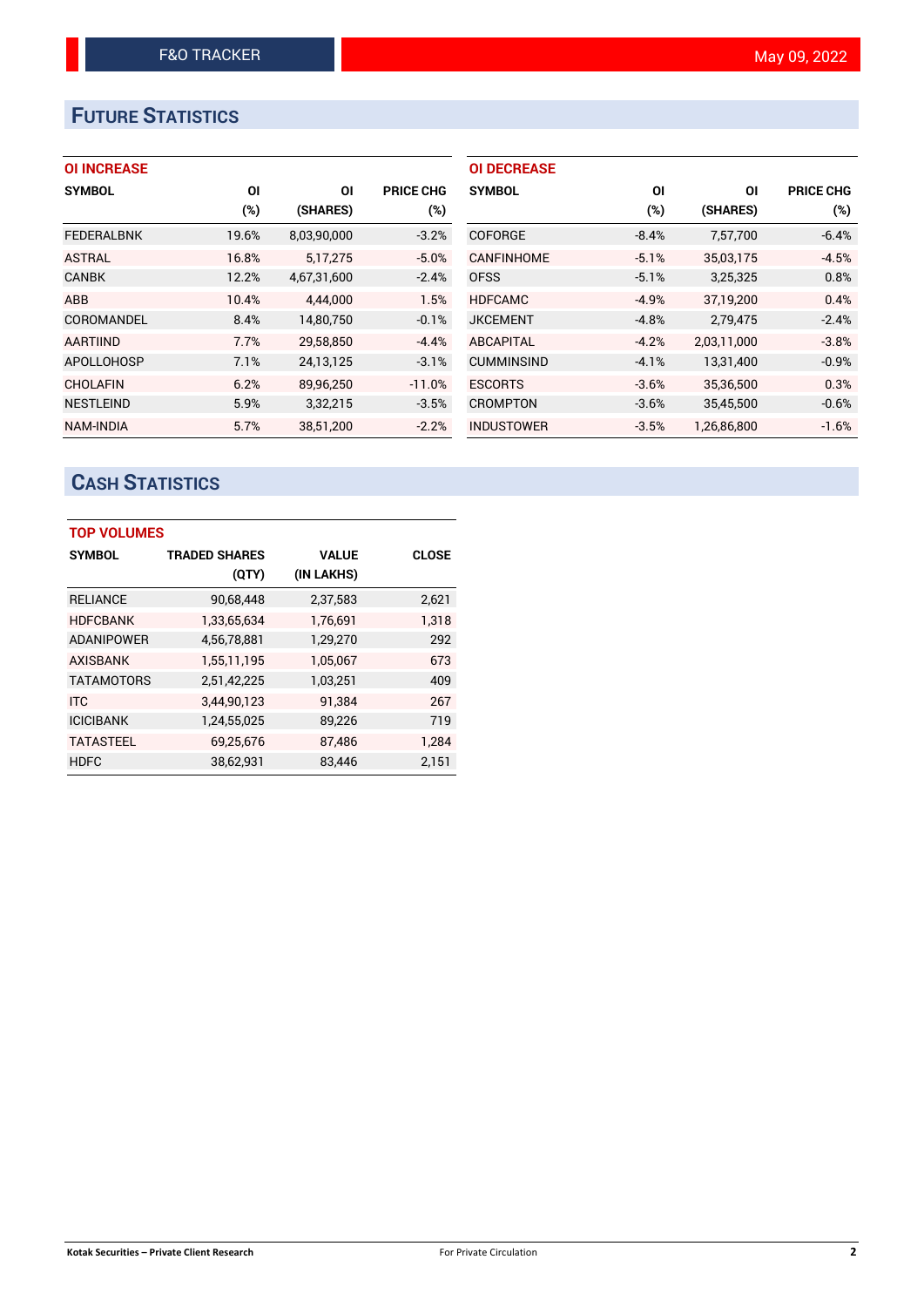## **OPTION STATISTICS**

#### **SIGNIFICANT CALL OPEN INTEREST**

| <b>SYMBOL</b>    | <b>STRK</b>  | <b>OPTION</b> | <b>CLOSE</b> | <b>FUT</b>   | ΟI          |
|------------------|--------------|---------------|--------------|--------------|-------------|
|                  | <b>PRICE</b> | TYPE          | (RS)         | <b>CLOSE</b> | (SHARES)    |
| ONGC             | 170          | <b>CE</b>     | 3.4          | 167          | 1.28.16.650 |
| <b>NTPC</b>      | 165          | CF            | 1.8          | 160          | 1,77,61,200 |
| <b>MARUTI</b>    | 8,000        | СE            | 33.5         | 7.293        | 5,30,700    |
| COALINDIA        | 200          | CE            | 3.2          | 188          | 74.17.200   |
| <b>ITC</b>       | 270          | <b>CE</b>     | 4.3          | 263          | 1,40,12,800 |
| <b>NTPC</b>      | 160          | <b>CE</b>     | 3.8          | 160          | 1,10,23,800 |
| <b>POWERGRID</b> | 240          | <b>CE</b>     | 5.5          | 239          | 65,22,259   |
| <b>AXISBANK</b>  | 800          | <b>CE</b>     | 1.7          | 676          | 89,06,400   |
| <b>ITC</b>       | 265          | <b>CE</b>     | 5.8          | 263          | 1,21,82,400 |
| <b>HINDALCO</b>  | 500          | <b>CE</b>     | 3.6          | 445          | 52,57,825   |

## **SIGNIFICANT PUT OPEN INTEREST SYMBOL STRK OPTION CLOSE FUT OI PRICE TYPE (RS) CLOSE (SHARES)** HEROMOTOCO 2,500 PE 46.4 2,566 2,57,100 TATAMOTORS 400 PE 12.5 410 51,55,650 HEROMOTOCO 2,400 PE 22.1 2,566 1,90,200 SBIN 450 PE 5.4 481 30,30,000 HEROMOTOCO 2,300 PE 10.4 2,566 1,77,600 MARUTI 7,000 PE 106.0 7,293 1,23,500 ITC 260 PE 5.3 263 40,09,600 ITC 250 PE 2.1 263 39,29,600 HEROMOTOCO 2,200 PE 5.1 2,566 1,49,700 WIPRO 500 PE 21.9 487 15,40,800

| SIGNIFICANT CALL OPEN INTEREST ADDITION |              |               |                       |        |              |              |  |
|-----------------------------------------|--------------|---------------|-----------------------|--------|--------------|--------------|--|
| <b>SYMBOL</b>                           | <b>STRK</b>  | <b>OPTION</b> | <b>OPEN</b><br>OI CHG |        | <b>CLOSE</b> | <b>SYMI</b>  |  |
|                                         | <b>PRICE</b> | <b>TYPE</b>   | <b>INT</b>            | $(\%)$ | (Rs)         |              |  |
| <b>CHOLAFIN</b>                         | 680          | <b>CE</b>     | 4,15,000              | 33100% | 12.1         | <b>VOLT</b>  |  |
| <b>VOLTAS</b>                           | 1,120        | <b>CE</b>     | 1,74,500              | 17350% | 17.1         | <b>FEDE</b>  |  |
| <b>CHOLAFIN</b>                         | 670          | <b>CE</b>     | 1,95,000              | 15500% | 14.7         | <b>SAIL</b>  |  |
| <b>CHOLAFIN</b>                         | 660          | <b>CE</b>     | 1,21,250              | 9600%  | 17.8         | <b>CANE</b>  |  |
| <b>FEDERALBNK</b>                       | 91           | <b>CE</b>     | 4,40,000              | 4300%  | 3.5          | <b>AXISI</b> |  |
| <b>SAIL</b>                             | 91           | <b>CE</b>     | 1.99.500              | 4100%  | 3.4          | <b>FEDE</b>  |  |
| <b>DEEPAKNTR</b>                        | 2,100        | <b>CE</b>     | 1.08.000              | 3827%  | 52.1         | <b>VOLT</b>  |  |
| <b>VOLTAS</b>                           | 1,100        | <b>CE</b>     | 2,92,000              | 3793%  | 22.7         | <b>FEDE</b>  |  |
| DLF                                     | 330          | <b>CE</b>     | 3,01,950              | 3560%  | 13.3         | <b>BANK</b>  |  |
| <b>NATIONALUM</b>                       | 97           | <b>CE</b>     | 2.80.500              | 3200%  | 4.7          | <b>TATA</b>  |  |

| SIGNIFICANT PUT OPEN INTEREST ADDITION |              |               |             |        |              |  |  |  |
|----------------------------------------|--------------|---------------|-------------|--------|--------------|--|--|--|
| <b>SYMBOL</b>                          | STRK         | <b>OPTION</b> | <b>OPEN</b> | OI CHG | <b>CLOSE</b> |  |  |  |
|                                        | <b>PRICE</b> | <b>TYPE</b>   | <b>INT</b>  | (%)    | (Rs)         |  |  |  |
| <b>VOLTAS</b>                          | 900          | <b>PE</b>     | 1,20,500    | 24000% | 3.4          |  |  |  |
| <b>FEDERALBNK</b>                      | 75           | PE            | 8,90,000    | 8800%  | 0.3          |  |  |  |
| SAIL                                   | 91           | <b>PE</b>     | 1,37,750    | 2800%  | 4.1          |  |  |  |
| <b>CANBK</b>                           | 180          | <b>PE</b>     | 2,43,000    | 1400%  | 0.6          |  |  |  |
| <b>AXISBANK</b>                        | 560          | <b>PE</b>     | 1,41,600    | 1211%  | 2.3          |  |  |  |
| <b>FEDERALBNK</b>                      | 86           | <b>PE</b>     | 1,30,000    | 1200%  | 1.3          |  |  |  |
| VOLTAS                                 | 960          | <b>PE</b>     | 1,28,500    | 928%   | 8.1          |  |  |  |
| <b>FEDERALBNK</b>                      | 88           | PE            | 5,20,000    | 767%   | 2.2          |  |  |  |
| <b>BANKBARODA</b>                      | 102          | <b>PE</b>     | 2,98,350    | 538%   | 3.1          |  |  |  |
| TATAMOTORS                             | 330          | PE            | 1,12,575    | 508%   | 0.8          |  |  |  |

| <b>CALL OPTION VOLUMES</b> |              |               |                  | <b>PUT OPTION VOLUMES</b> |                   |              |               |                  |              |
|----------------------------|--------------|---------------|------------------|---------------------------|-------------------|--------------|---------------|------------------|--------------|
| <b>SYMBOL</b>              | <b>STRK</b>  | <b>OPTION</b> | <b>CONTRACTS</b> | <b>CLOSE</b>              | <b>SYMBOL</b>     | <b>STRK</b>  | <b>OPTION</b> | <b>CONTRACTS</b> | <b>CLOSE</b> |
|                            | <b>PRICE</b> | <b>TYPE</b>   |                  | (Rs)                      |                   | <b>PRICE</b> | <b>TYPE</b>   |                  | (Rs)         |
| <b>RELIANCE</b>            | 2,700        | <b>CE</b>     | 45,240           | 52.8                      | <b>RELIANCE</b>   | 2,600        | <b>PE</b>     | 24,707           | 66.6         |
| <b>RELIANCE</b>            | 2.800        | <b>CE</b>     | 34,709           | 25.6                      | <b>RELIANCE</b>   | 2.500        | <b>PE</b>     | 14.340           | 33.0         |
| <b>RELIANCE</b>            | 2,640        | <b>CE</b>     | 20,648           | 79.0                      | <b>BAJFINANCE</b> | 6,000        | <b>PE</b>     | 9,436            | 206.9        |
| <b>RELIANCE</b>            | 2.660        | <b>CE</b>     | 20.219           | 69.5                      | <b>RELIANCE</b>   | 2.400        | <b>PE</b>     | 9.372            | 16.2         |
| <b>RELIANCE</b>            | 2,600        | <b>CE</b>     | 18,636           | 99.3                      | <b>TATAMOTORS</b> | 400          | <b>PE</b>     | 9,089            | 12.5         |
| <b>RELIANCE</b>            | 2,900        | <b>CE</b>     | 17,452           | 13.1                      | <b>HDFCBANK</b>   | 1.300        | <b>PE</b>     | 7.145            | 33.8         |
| <b>RELIANCE</b>            | 3,000        | <b>CE</b>     | 16,939           | 7.6                       | <b>TATASTEEL</b>  | 1,200        | <b>PE</b>     | 6,997            | 14.3         |
| <b>HDFCBANK</b>            | 1.400        | <b>CE</b>     | 16.706           | 8.8                       | <b>RELIANCE</b>   | 2,620        | <b>PE</b>     | 6.957            | 75.2         |
| <b>ITC</b>                 | 270          | <b>CE</b>     | 15,359           | 4.3                       | <b>INFY</b>       | 1,500        | <b>PE</b>     | 6.488            | 22.1         |
| <b>INFY</b>                | 1.600        | <b>CE</b>     | 14.835           | 17.8                      | <b>INFY</b>       | 1,540        | PE            | 6.441            | 36.9         |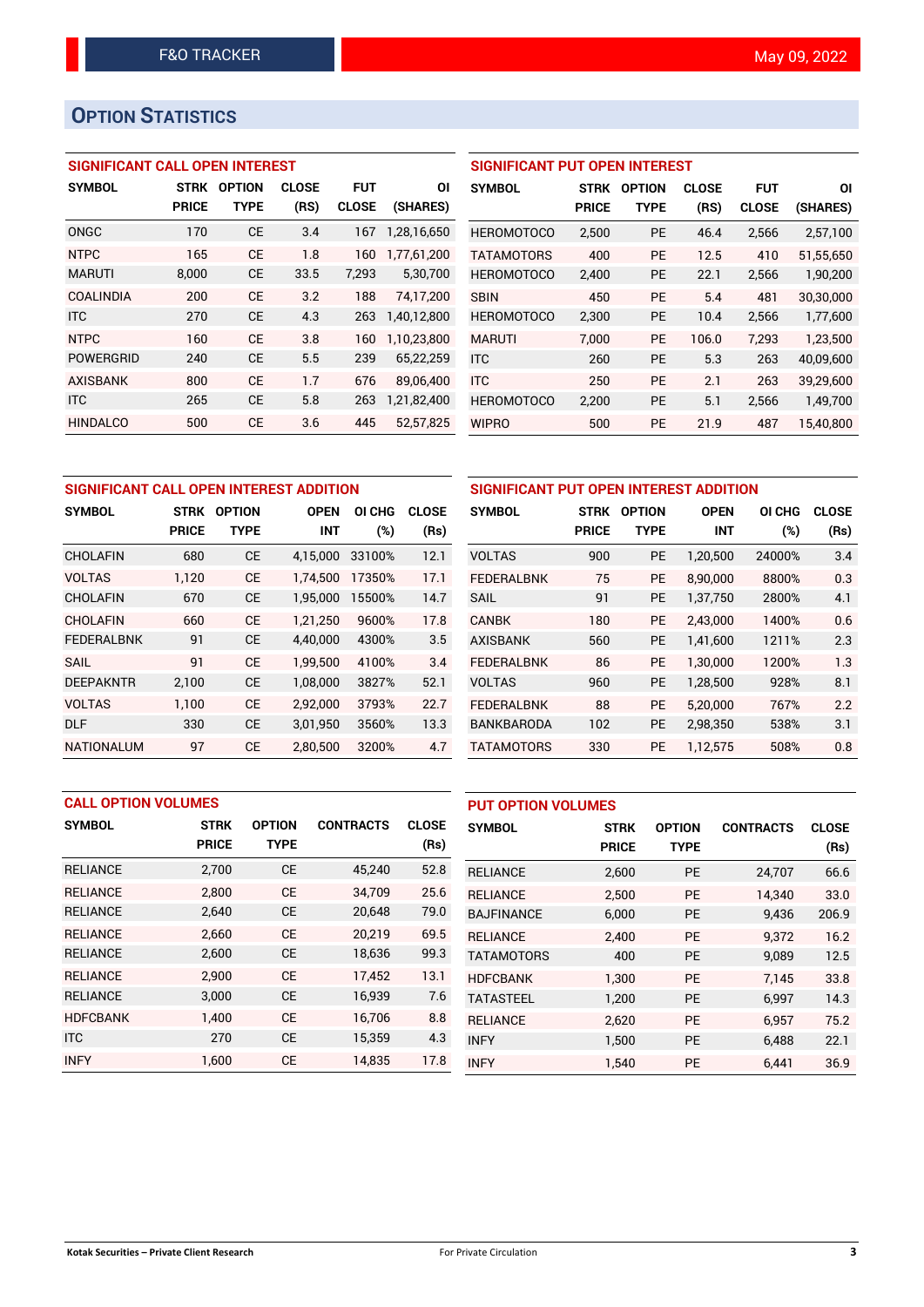#### **RATING SCALE (PRIVATE CLIENT GROUP)**

- **BUY**  Stock/Index looks strong from the expiry/near term perspective and is expected to gain on the basis of technical and/or derivative parameters. Time frame is minimum of current expiry and in certain cases extend to the next series depending on the stock behaviour. Strict stop loss needs to be adhered to for every buy/long recommendation given.
- **SELL** Stock/Index looks weak from the expiry/near term perspective and is expected to gain on the basis of technical and/or derivative parameters. Time frame is minimum of current expiry and in certain cases extend to the next series depending on the stock behaviour. Strict stop loss needs to be adhered to for every sell/short recommendation given.

#### **FUNDAMENTAL RESEARCH TEAM (PRIVATE CLIENT GROUP)**

**Shrikant Chouhan Arun Agarwal Amit Agarwal, CFA Hemali Dhame** shrikant.chouhan@kotak.com arun.agarwal@kotak.com agarwal.amit@kotak.com Hemali.Dhame@kotak.com +91 22 6218 5408 +91 22 6218 6443 +91 22 6218 6439 +91 22 6218 6433

Metals & Mining, Midcap Pharmaceuticals Pharmaceuticals Research Associate Support Executive<br>
iatin.damania@kotak.com purvi.shah@kotak.com rini.mehta@kotak.com k.kathirvelu@kotak.com jatin.damania@kotak.com

**Sumit Pokharna** Pankaj Kumar<br>Oil and Gas, Information Tech Construction, Q sumit.pokharna@kotak.com pankajr.kumar@kotak.com +91 22 6218 6438 +91 22 6218 6434

Construction, Capital Goods & Midcaps

Transportation, Paints, FMCG

**Jatin Damania Purvi Shah Rini Mehta K. Kathirvelu** +91 22 6218 6440 +91 22 6218 6432 +91 80801 97299 +91 22 6218 6427

#### **TECHNICAL RESEARCH TEAM (PRIVATE CLIENT GROUP)**

**Shrikant Chouhan Amol Athawale Sayed Haider** [shrikant.chouhan@kotak.com](mailto:shrikant.chouhan@kotak.com) [amol.athawale@kotak.com](mailto:amol.athawale@kotak.com) Research Associate

+91 22 6218 5408 +91 20 6620 3350 [sayed.haider@kotak.com](mailto:sayed.haider@kotak.com) +91 22 62185498

#### **DERIVATIVES RESEARCH TEAM (PRIVATE CLIENT GROUP)**

+91 79 6607 2231 +91 22 6218 5497 +91 33 6615 6273

**Sahaj Agrawal Prashanth Lalu Prasenjit Biswas, CMT, CFTe** [prasenjit.biswas@kotak.com](mailto:prasenjit.biswas@kotak.com)